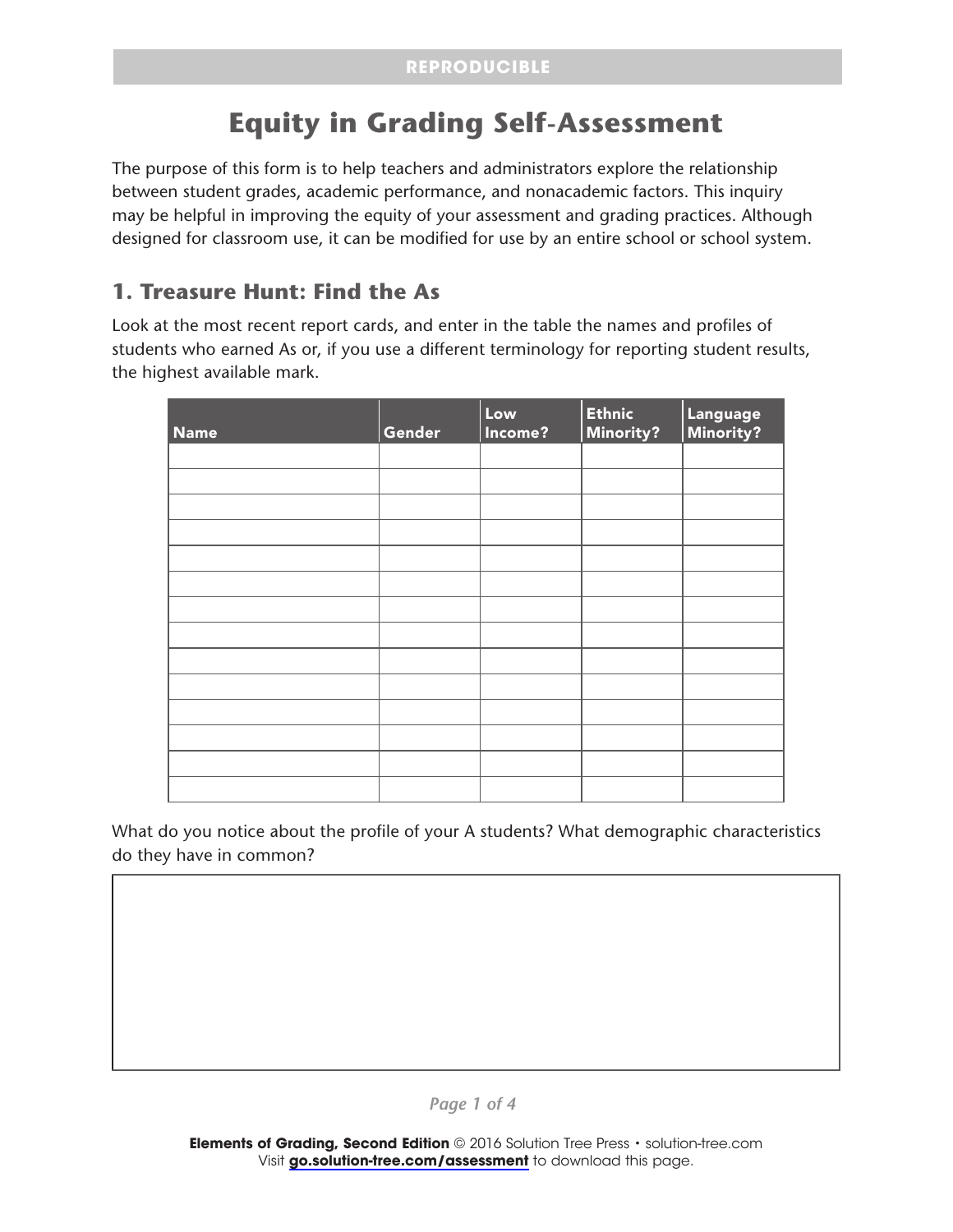## **2. Search and Rescue Mission: Find the Ds and Fs**

Look at the most recent report cards, and enter in the table the names and profiles of students who earned Ds and Fs or, if you use a different terminology for reporting student results, the lowest available marks.

| <b>Name</b> | Gender | Low<br>Income? | Ethnic<br><b>Minority?</b> | Language<br>Minority? |
|-------------|--------|----------------|----------------------------|-----------------------|
|             |        |                |                            |                       |
|             |        |                |                            |                       |
|             |        |                |                            |                       |
|             |        |                |                            |                       |
|             |        |                |                            |                       |
|             |        |                |                            |                       |
|             |        |                |                            |                       |
|             |        |                |                            |                       |
|             |        |                |                            |                       |
|             |        |                |                            |                       |
|             |        |                |                            |                       |
|             |        |                |                            |                       |
|             |        |                |                            |                       |
|             |        |                |                            |                       |

What do you notice about the profile of your lowest-performing students? What demographic characteristics do they have in common?

*Page 2 of 4*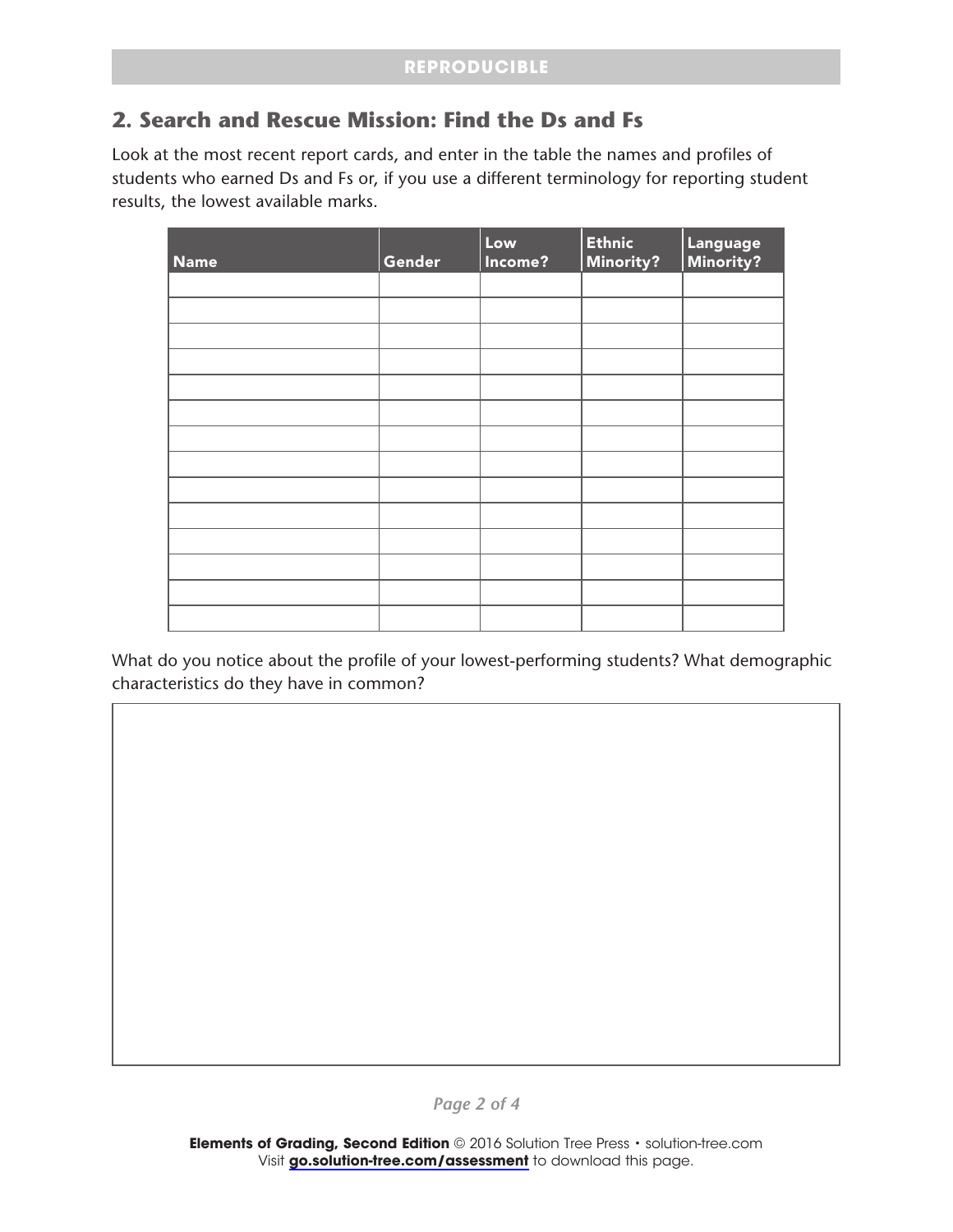## **3. High Grades and Low Achievement**

Look at your most recent external assessment data. These might be state or provincial tests, district tests, or any other indicator outside of regular classroom work. Find the students who were not proficient on these tests but had good grades in your class—Bs and As or comparable marks in a nonletter grading system. Record their profiles in the table.

| <b>Name</b> | Gender | Low<br>Income? | <b>Ethnic</b><br><b>Minority?</b> | Language<br>Minority? |
|-------------|--------|----------------|-----------------------------------|-----------------------|
|             |        |                |                                   |                       |
|             |        |                |                                   |                       |
|             |        |                |                                   |                       |
|             |        |                |                                   |                       |
|             |        |                |                                   |                       |
|             |        |                |                                   |                       |
|             |        |                |                                   |                       |
|             |        |                |                                   |                       |
|             |        |                |                                   |                       |
|             |        |                |                                   |                       |
|             |        |                |                                   |                       |
|             |        |                |                                   |                       |
|             |        |                |                                   |                       |
|             |        |                |                                   |                       |

What do you notice about the profile of your students with high grades and low achievement? What demographic characteristics do they have in common?

*Page 3 of 4*